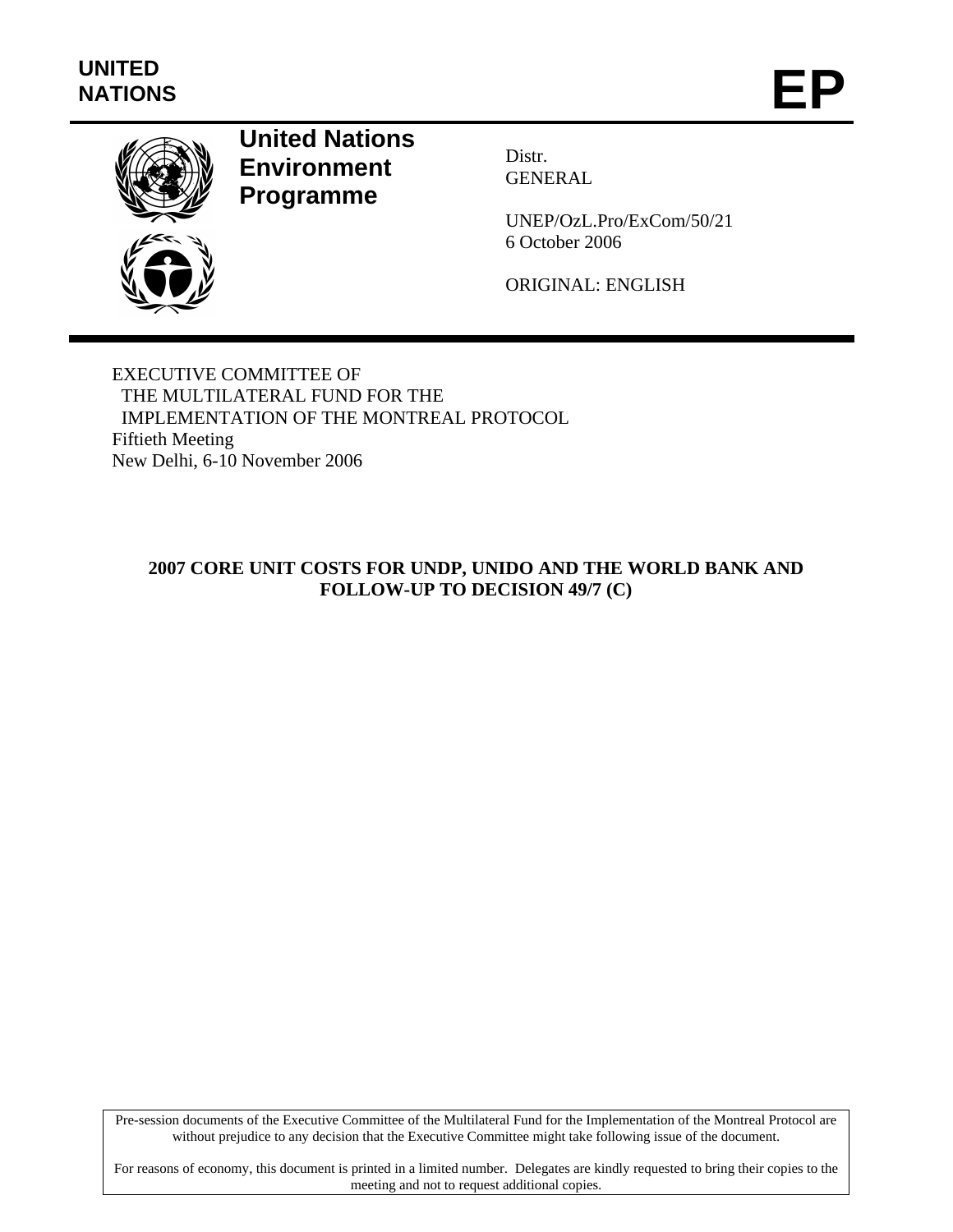## **Background**

1. Administrative costs of UNDP, UNIDO, and the World Bank were changed in November 1998 (decision 26/41) from a flat rate of 13 per cent applied to all projects to a graduated scale, and in December 2002 to a lower scale that included a core unit grant of US \$1.5 million per agency (decision 38/68). Decision 41/94 (d) requested the Secretariat to annually review the current administrative cost regime. Decision 46/35 extended the operation of decision 38/68 and its administrative cost regime for the 2006-2008 triennium, while modifying the base rate for core unit costs for UNDP and UNIDO to US \$1.7 million instead of US \$1.5 million.

2. Implementing agencies were requested to provide actual core and administrative budget data for 2005, estimated costs for 2006, and projected costs for 2007. Budget data for the 2005 and the planned 2006 budgets were based on information provided in last year's report to the Committee (UNEP/OzL.Pro/ExCom/47/19).

3. Implementing agencies have continued to provide data on the actual support costs covering the core unit and other support activities in an agreed format corresponding to that submitted to the  $26<sup>th</sup>$  Meeting.

## **UNDP**

4. Table 1 presents the core unit budget and other administrative cost information provided by UNDP.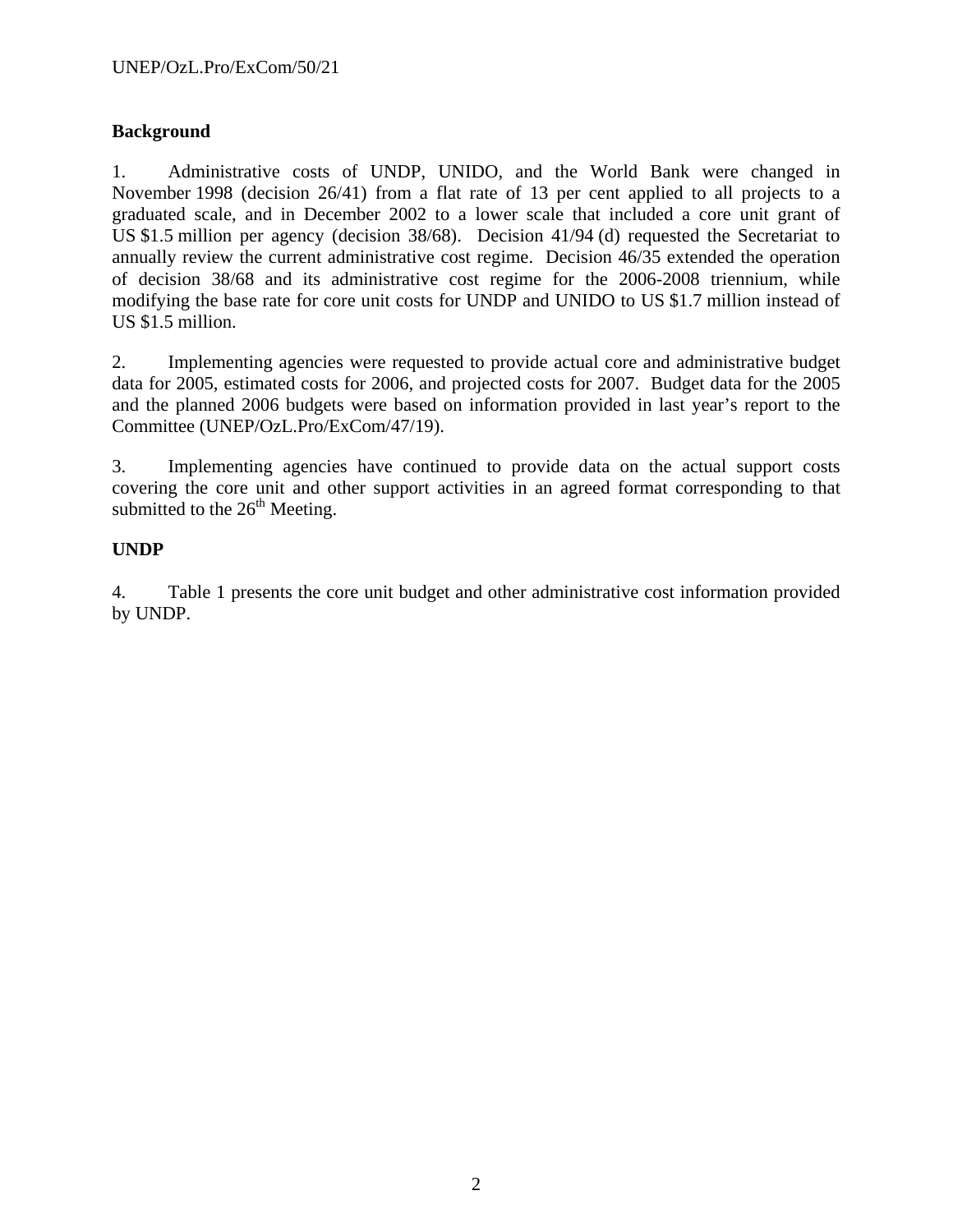#### Table 1

### **THE CORE UNIT BUDGET DATA AND OTHER ADMINISTRATIVE COSTS FOR THE YEARS 2005-2007 FOR UNDP (US \$)**

| <b>Cost Items</b>                                                                | 2005          | 2005          | 2006          | 2006             | 2007            |
|----------------------------------------------------------------------------------|---------------|---------------|---------------|------------------|-----------------|
|                                                                                  | <b>Budget</b> | <b>Actual</b> | <b>Budget</b> | <b>Estimated</b> | <b>Proposed</b> |
| <b>Core Components</b>                                                           |               |               |               |                  |                 |
| Core unit personnel and contractual staff                                        | 910,000       | 1,333,170     | 1,376,178     | 1,373,165        | 1,414,360       |
| Travel                                                                           | 180,000       | 214,718       | 215,804       | 221,160          | 227,794         |
| Space (rent and common costs)                                                    | 90,000        | 120,963       | 117,000       | 121,000          | 121,000         |
| Equipment<br>supplies<br>and<br>other<br>costs<br>(computers, supplies, etc)     | 15,000        | 28,010        | 15,000        | 30,000           | 30,000          |
| Contractual services (firms)                                                     | 70,000        | 27,381        | 30,000        | 30,000           | 30,000          |
| Reimbursement of central services for core<br>unit staff                         | 440,000       | 250,000       | 280,000       | 280,000          | 280,000         |
| Adjustment (negative amount representing<br>an overrun of the core unit budget)* | (205,000)     | (474, 242)    | (333,983)     | (355, 325)       | (352, 154)      |
| <b>Total core unit cost</b>                                                      | 1,500,000     | 1,500,000     | 1,700,000     | 1,700,000        | 1,751,000       |
| Reimbursement of Country offices & Nat'l<br>execution including overhead         | 550,000       | 694,899       | 980,000       | 980,000          | 980,000         |
| Executing agency support cost (internal)<br>including overhead                   | 750,000       | 172,052       | 200,000       | 100,000          | 100,000         |
| intermediaries<br>Financial<br>including<br>overhead                             | 220,000       | 177,662       | 220,000       | 200,000          | 200,000         |
| Cost recovery                                                                    |               | 260,730       | 280,000       | 280,000          | 280,000         |
| Adjustment (positive amount to reflect the<br>overrun deducted above)*           | 205,000       | 474,242       | 333,983       | 355,325          | 352,154         |
| <b>Total Administrative Support Costs</b>                                        | 3,225,000     | 3,279,585     | 3,713,983     | 3,615,325        | 3,663,154       |
| Supervisory Costs incurred by MPU                                                | 200,000       | 283,419       | 200,000       | 200,000          | 200,000         |
| Grand Total Administrative Support<br><b>Costs</b>                               | 3,425,000     | 3,563,004     | 3,913,983     | 3,815,325        | 3,863,154       |

\*The cost of the core unit is higher than the allowed subtotal of US \$1,500,000 in 2005; US \$1,700,000 in 2006; and US \$1,751,000 in 2007. An adjustment line and a negative adjustment were therefore introduced to arrive at the required ceiling. A corresponding positive adjustment is also provided to ensure that the total costs incurred for administrative costs also reflect the amount exceeded by the agency.

5. UNDP is requesting a 2007 core unit budget of US \$1.751 million despite the fact that it expects the costs of its core unit to exceed this budget by US \$352,154 that is indicated as "Adjustments" in Table 1 above. UNDP exceeded its 2005 budget by US \$474,242, which is US \$269,242 above the amount UNDP had expected. UNDP is also estimating that it will exceed its 2006 budget by US \$355,325, which is about US \$21,000 more than it expected. UNDP indicated that these funds come from support costs earned from implementation of MLF projects.

6. 67 per cent of UNDP's proposed core unit budget is for staff. The central services budget item represents the next largest cost item amounting to 13 per cent of the budget followed by 11 per cent for travel and 6 per cent for space rental. Non-core unit administrative costs are expected to remain the same as the estimated 2006 level, i.e. US \$1.56 million.

7. UNDP's equipment costs were twice the amount budgeted for 2005 and 2006. Those costs amounting to US \$30,000 are expected to continue for the 2007 budget. This is a result of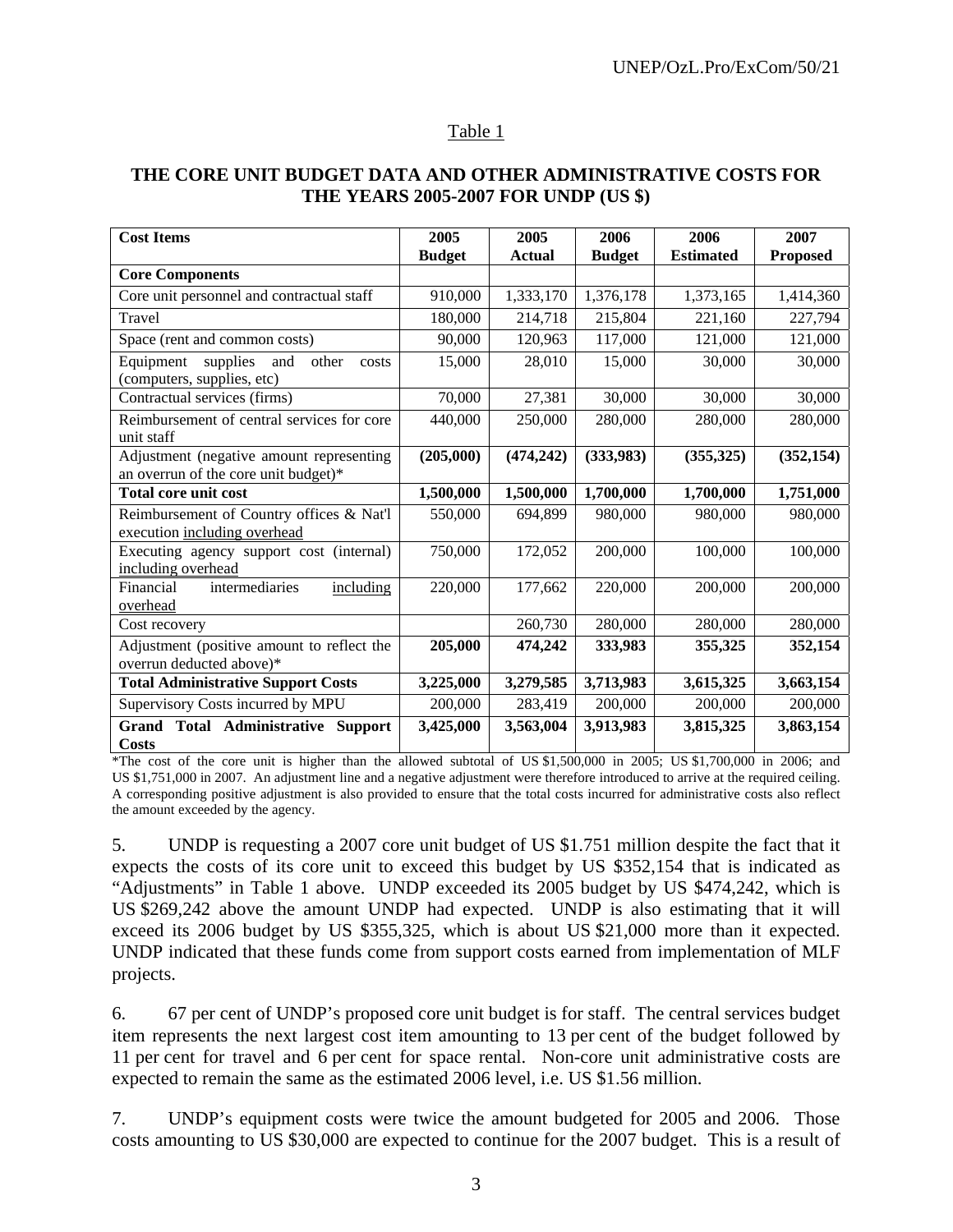UNDP moving to docked computers that can then be used both in office and for travel. The costs indicated for 2005-2006-2007 for equipment are significantly less than those of UNIDO and the World Bank.

8. UNDP's reimbursement to country offices and for national execution exceeded the 2005 budget of US \$550,000 by almost US \$145,000. UNDP indicated that the higher amount for country offices is due to the value of projects delivered and therefore, with an increased delivery rate, country offices received a greater share of funds as they are remunerated on a percentage basis.

9. The executing agency cost was reduced from its budget of US \$750,000 to US \$172,052 in 2005. Only half of the US \$200,000 budget for 2006 is estimated to have been used in 2006 and the resulting amount of US \$100,000 is proposed for 2007. UNDP indicated that this is a result of its adoption of a phase-out approach to ending its activities with the United Nations Office of Project Services (UNOPS). This means that UNOPS has only retained projects that were assigned for its execution that are still under implementation. As these projects are operationally and financially completed, the number of projects in the portfolio decreases. The funds budgeted for in this case are to cover the fees arising from the implementation of remaining project funds by UNOPS.

10. The request of UNDP (US \$1,751,000 for 2007) is within the allowed range of decision 46/35.

# **UNIDO**

11. Table 2 presents the core unit budget and other administrative cost information provided by UNIDO.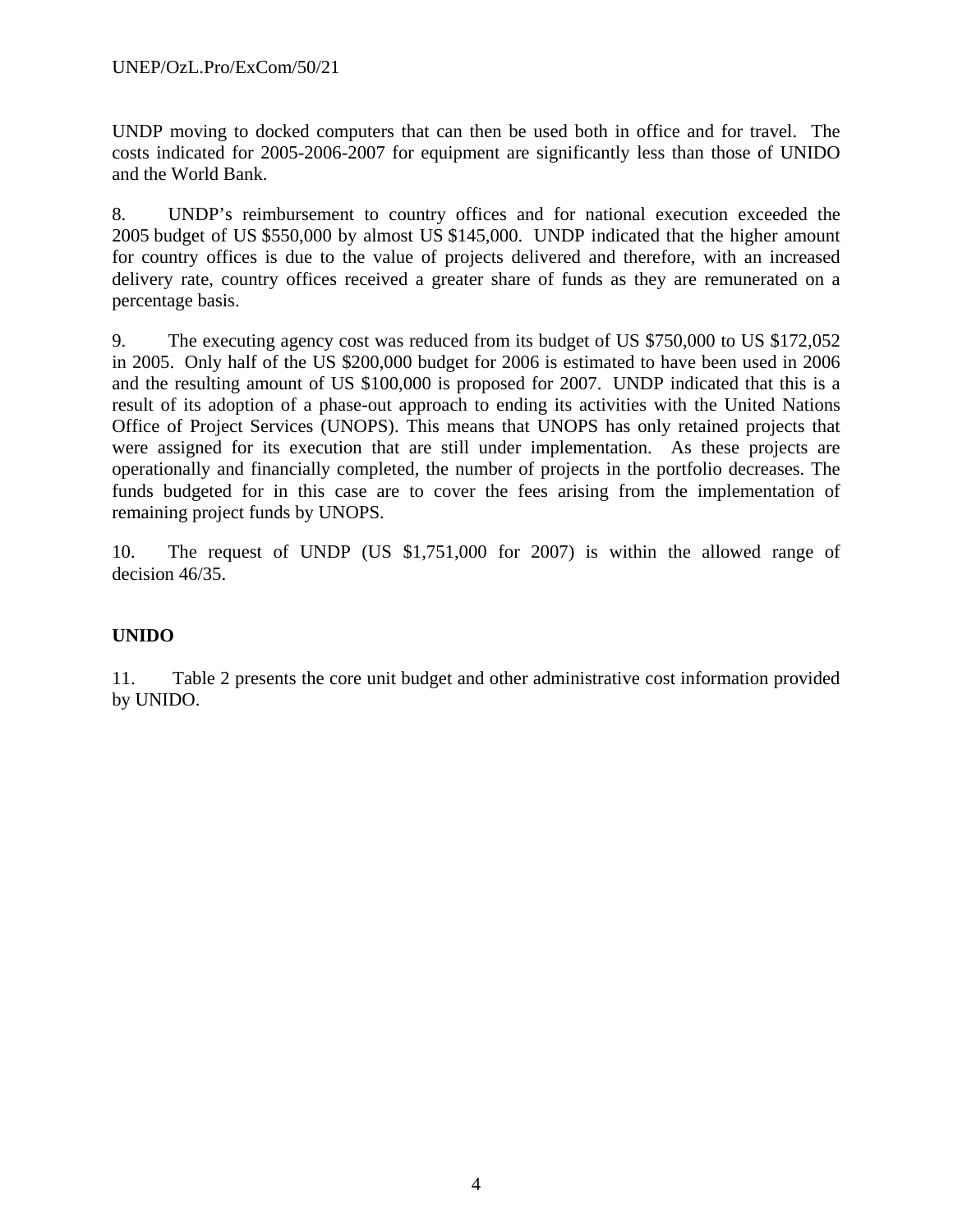#### Table 2

#### **THE CORE UNIT BUDGET DATA AND OTHER ADMINSTRATIVE COSTS FOR THE YEARS 2005-2007 FOR UNIDO (US \$)**

| <b>Cost Items</b>                                                                         | 2005<br><b>Budget</b> | 2005 Actual | 2006<br><b>Budget</b> | 2006<br><b>Estimated</b> | 2007<br><b>Proposed</b> |
|-------------------------------------------------------------------------------------------|-----------------------|-------------|-----------------------|--------------------------|-------------------------|
| <b>Core Components</b>                                                                    |                       |             |                       |                          |                         |
| Core unit personnel and contractual<br>staff                                              | 990,000               | 1,071,100   | 1,308,500             | 1,285,700                | 1,454,600               |
| Travel                                                                                    | 83,800                | 120,200     | 89,700                | 148,600                  | 84,600                  |
| Space (rent and common costs)                                                             | 64,500                | 79,600      | 78,500                | 102,000                  | 67,600                  |
| Equipment supplies and other costs<br>(computers, supplies, etc)                          | 46,800                | 59,900      | 56,000                | 53,400                   | 52,500                  |
| Contractual services (firms)                                                              | 17,300                | 33,400      | 21,400                | 10,800                   | 15,400                  |
| Reimbursement of central services<br>for core unit staff                                  | 364,900               | 454,100     | 444,300               | 470,100                  | 451,900                 |
| (negative<br>Adjustment<br>amount<br>representing an overrun of the core<br>unit budget)* | (67,300)              | (318,300)   | (298, 400)            | (370, 600)               | (375,600)               |
| Total core unit cost                                                                      | 1,500,000             | 1,500,000   | 1,700,000             | 1,700,000                | 1,751,000               |
| Reimbursement of Country offices<br>Nat'l<br>&<br>execution<br>including<br>overhead      | 1,324,400             | 1,044,110   | 1,450,420             | 1,221,430                | 1,668,460               |
| Executing<br>agency support<br>cost<br>(internal) including overhead                      | 3,137,800             | 3,127,900   | 2,996,200             | 2,472,500                | 2,107,300               |
| Financial intermediaries including<br>overhead                                            | $\Omega$              | $\Omega$    | $\Omega$              | $\Omega$                 | $\Omega$                |
| Cost recovery                                                                             | $\overline{0}$        | $\Omega$    | $\Omega$              | $\Omega$                 | $\Omega$                |
| Adjustment (positive amount to<br>reflect<br>the<br>deducted<br>overrun<br>above)*        | 67,300                | 318,300     | 298,400               | 370,600                  | 375,600                 |
| Administrative<br><b>Support</b><br><b>Total</b>                                          | 6,029,500             | 5,990,310   | 6,445,020             | 5,764,530                | 5,902,360               |
| <b>Costs</b><br>Supervisory<br>Costs incurred<br>by<br><b>MPU</b>                         |                       |             |                       |                          |                         |
| <b>Administrative</b><br><b>Total</b><br>Grand<br><b>Support Costs</b>                    | 6,029,500             | 5,990,310   | 6,445,020             | 5,764,530                | 5,902,360               |

\*The cost of the core unit is higher than the allowed subtotal of US \$1,500,000 in 2005; US \$1,700,000 in 2006; and US \$1,751,000 in 2007. An adjustment line and a negative adjustment were therefore introduced to arrive at the required ceiling. A corresponding positive adjustment is also provided to ensure that the total costs incurred for administrative costs also reflect the amount exceeded by the agency.

12. UNIDO is requesting a 2007 core unit budget of US \$1.751 million despite the fact that it expects the costs of its core unit to exceed this budget by US \$375,600 that is indicated as "Adjustments" in Table 2 above. UNIDO exceeded its 2005 budget in all core components by a total of US \$318,300. UNIDO is also estimating that it will exceed its 2006 budget by US \$370,600, which is US \$72,200 above the amount UNIDO had expected.

13. Since UNIDO's core unit budget significantly exceeds the allocation made for it by the Executive Committee, the Secretariat requested the source of funds from which these budget excesses were to be paid. UNIDO confirmed (as in the past) the Organization constitutionally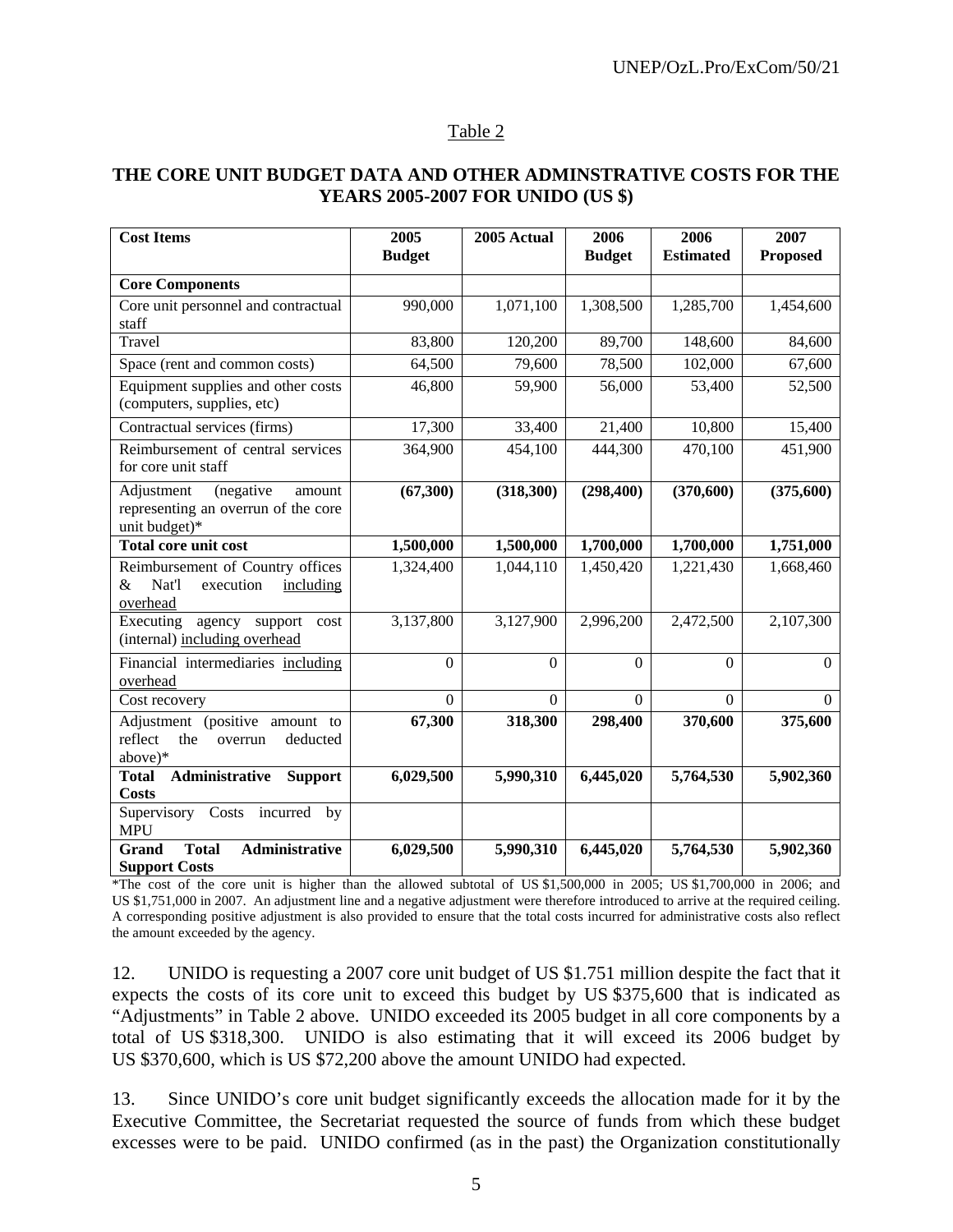supports its technical cooperation programme and any costs beyond the core unit costs and agency fees would be subsidized through UNIDO's regular budget.

14. 68 per cent of UNIDO's proposed core unit budget is for staff. The central services budget item represents the next largest cost item amounting to 21 per cent of the budget followed by 4 per cent for travel and 3 per cent for space rental. Non-core unit administrative costs are expected to remain relatively the same as the estimated 2006 level, changing only from US \$3.7 million to US \$3.8 million.

15. Following the Fund Secretariat's comment about the large increase for internal executing agency costs in 2006, UNIDO reduced the estimate from US \$3.5 million by US \$1 million to US \$2.5 million for the estimated costs for 2006. The actual 2006 costs will not be known until the review in 2007.

16. UNIDO's travel budget has been under-budgeted for travel in 2005 and 2006. The level of funds proposed for the 2007 budget are similar to past budgets with no allowance for the additional costs which have amounted to 50 per cent of the travel budget. UNIDO's travel budget was approved internally for 2006-2007 at the level of previous years.

17. There were large increases in the budget for reimbursement of country offices/national execution from costs of US \$1 million in 2005, to estimated costs of US \$1.2 million in 2006 and proposed costs of US \$1.7 million in 2007. UNIDO explained that it had been "reinforcing" its field office network with a much higher number of staff by the year 2007. This reinforcement of field offices was approved by UNIDO's Governing Bodies. However, there had not been an indication of a corresponding reduction in headquarters staff and internal execution costs. Although these funds do not come from core unit costs, they could be charged to support costs collected on projects.

18. The request of UNIDO (US \$1,751,000 million for 2007) is within the allowed range of decision 46/35.

# **World Bank**

19. Table 3 presents the core unit budget and other administrative cost information provided by the World Bank.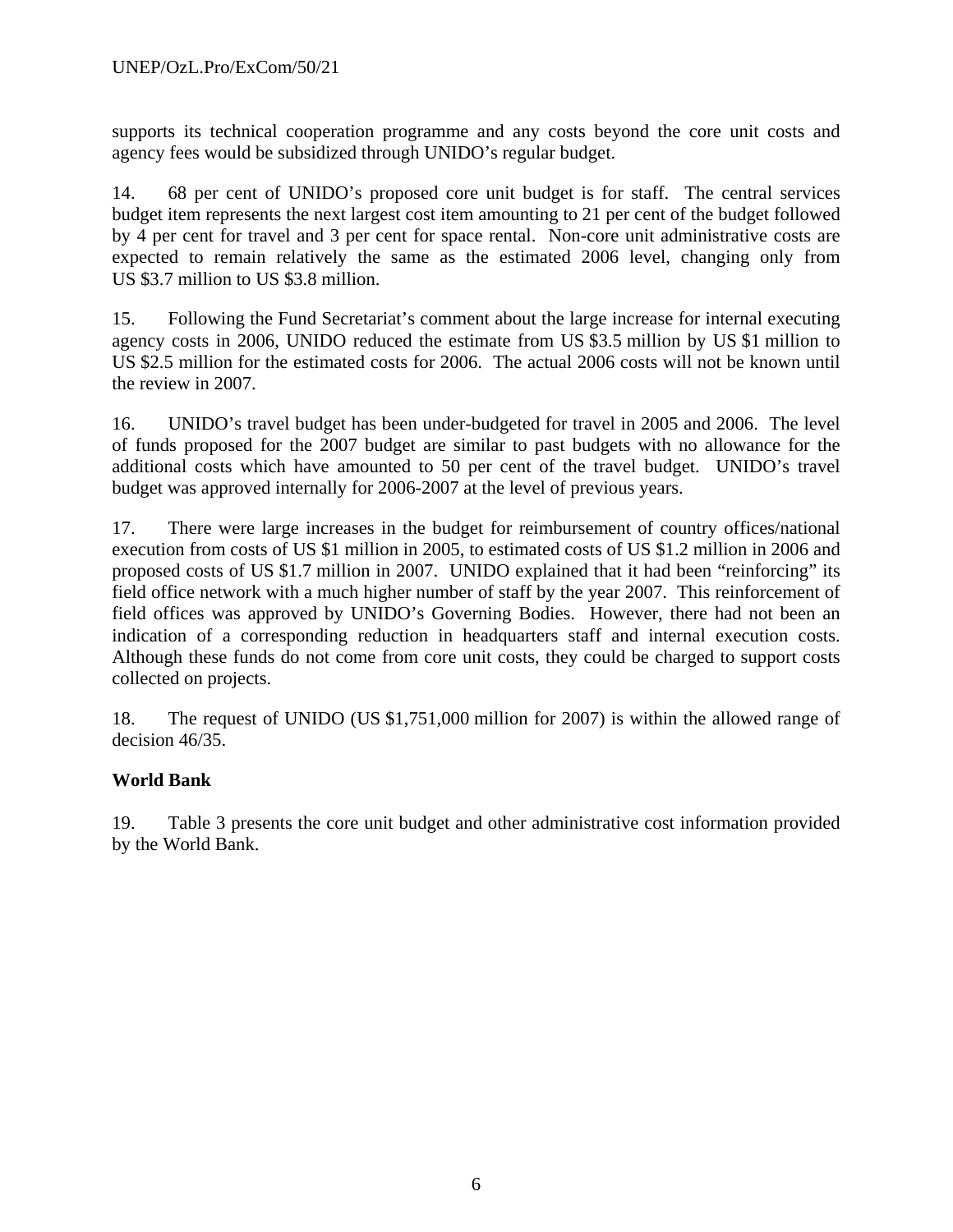#### Table 3

#### **THE CORE UNIT BUDGET DATA AND OTHER ADMINSTRATIVE COSTS FOR THE YEARS 2005-2007 FOR THE WORLD BANK (US \$)**

| <b>Cost Items</b>                                                                | 2005          | 2005      | 2006          | 2006             | 2007            |
|----------------------------------------------------------------------------------|---------------|-----------|---------------|------------------|-----------------|
|                                                                                  | <b>Budget</b> | Actual    | <b>Budget</b> | <b>Estimated</b> | <b>Proposed</b> |
| <b>Core Components</b>                                                           |               |           |               |                  |                 |
| Core unit personnel and contractual staff                                        | 940,000       | 958,402   | 990,000       | 990,000          | 995,000         |
| Travel                                                                           | 245,000       | 213,802   | 240,000       | 235,000          | 245,000         |
| Space (rent and common costs)                                                    | 70,000        | 44,369    | 50,000        | 48,000           | 50,000          |
| Equipment<br>supplies<br>other<br>and<br>costs<br>(computers, supplies, etc)     | 80,000        | 73,395    | 75,000        | 77,000           | 80,000          |
| Contractual services (firms)                                                     | 40,000        | 45,285    | 35,000        | 60,000           | 45,000          |
| Reimbursement of central services for core unit<br>staff                         | 125,000       | 216,257   | 155,000       | 160,000          | 165,000         |
| Adjustment (negative amount representing an<br>overrun of the core unit budget)* |               | (51, 510) | (45,000)      | (70,000)         |                 |
| <b>Total core unit cost</b>                                                      | 1,500,000     | 1,500,000 | 1,500,000     | 1,500,000        | 1,580,000       |
| Reimbursement of Country offices & Nat'l<br>execution including overhead         | 3,640,000     | 3,030,661 | 3,200,000     | 3,200,000        | 3,200,000       |
| (internal)<br>Executing agency<br>support cost<br>including overhead             |               |           |               |                  |                 |
| Financial intermediaries including overhead                                      | 1,610,000     | 2,076,200 | 1,800,000     | 1,800,000        | 1,800,000       |
| Cost recovery                                                                    |               |           |               |                  |                 |
| Adjustment (positive amount to reflect the<br>overrun deducted above)*           |               | 51,510    | 45,000        | 70,000           |                 |
| <b>Total Administrative Support Costs</b>                                        | 6,750,000     | 6,658,371 | 6,545,000     | 6,570,000        | 6,580,000       |
| Supervisory Costs incurred by MPU                                                |               |           |               |                  |                 |
| <b>Grand Total Administrative Support Costs</b>                                  | 6,750,000     | 6,658,371 | 6,545,000     | 6,570,000        | 6,580,000       |

\*The cost of the core unit is higher than the allowed subtotal of US \$1,500,000 in 2005 and 2006. The World Bank is allowed a 3 per cent level increase in its core unit budget for 2007. An adjustment line and a negative adjustment were therefore introduced to arrive at the required ceiling. A corresponding positive adjustment is also provided to ensure that the total costs incurred for administrative costs also reflect the amount exceeded by the agency.

20. The World Bank requested a 2007 core unit budget of US \$1.58 million. The Bank exceeded its 2005 budget by US \$51,150 and its 2006 budget by US \$70,000, but does not expect to exceed its budget in 2007. The Bank indicated that the additional expenses above the approved budget had been covered by support costs savings on projects in countries where the Bank could provide cost-effective services (i.e. for countries with a larger number of project activities with the Bank).

21. 63 per cent of its proposed core unit budget is for staff. The travel budget item represents the next largest cost item amounting to 16 per cent of the budget, followed by central services (10 per cent), equipment (5 per cent) and space rent and contractual services (each 3 per cent), non-core unit administrative costs are expected to remain the same in 2007 as that estimated for 2006, i.e. US \$5 million.

22. The World Bank's equipment costs are almost twice those of the other implementing agencies. Equipment for the core unit was US \$77,000 in 2006 and estimated at US \$80,000 for 2007. The Bank indicated that the cost of equipment has ranged from US \$145,000 to US \$73,000 since 1996 and in fact, the 2005 actual figure represents the lowest cost in this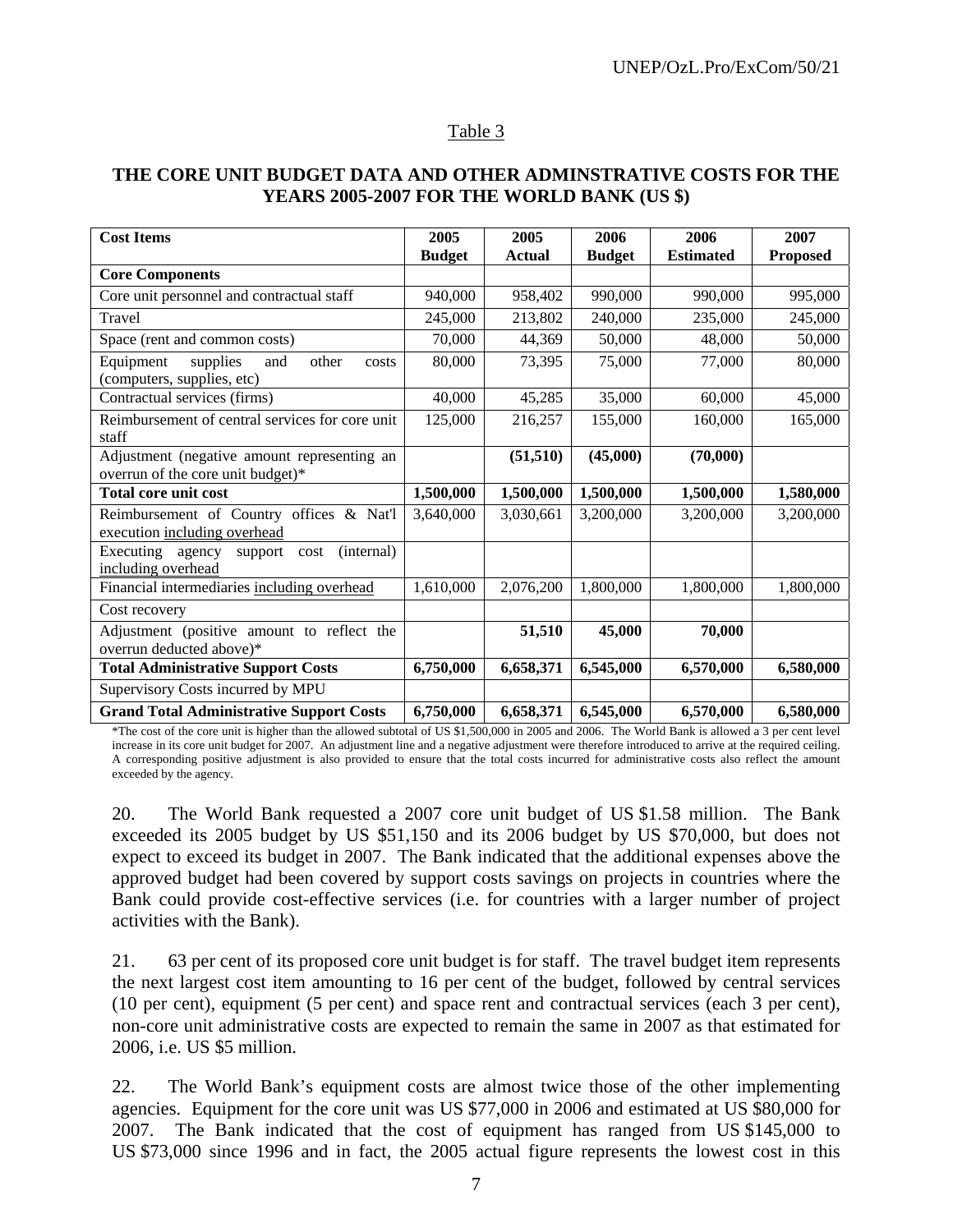category to-date. The costs of equipment fall within the equipment cost category and are defined by the Bank's administration (at the corporate level). They represent a flat fee that is charged to the core unit of the Bank.

23. One of the reasons for increased costs in 2005 was the reimbursement of central services. The Bank indicated that the central services costs had been exceptionally higher than the budget in 2005 due to internal legal fees (i.e., a high number of grant agreements needing drafting, finalization or amendments), but in 2006 these costs returned to levels comparable with previous years. Also, audit fees for three years (2002, 2003 and 2004) had been charged to 2005.

24. Another reason why the overall administrative costs for 2005 exceeded the budget was the increase in costs for financial intermediaries by almost US \$466,200 to US \$2.1 million. This level of costs for financial intermediaries was maintained in 2006 with an increase to US \$1.8 million and the same amount is budgeted for 2007. The Bank indicated that the steep increase in 2005 expenditures for financial intermediaries was due to an unusually high level of disbursement in 2005 (US \$83 million). This is why there can be fluctuations in support cost expenditures year to year.

25. The request of the World Bank of US \$1.58 million for 2007 is within the range allowed by decision 46/35.

### **Observations**

26. Table 4 presents the balance of support costs held by implementing agencies from approved projects, activities, and agreements that had not been disbursed as at 31 December 2005 including funds approved for core unit costs. It also indicates the average annual overall administrative costs per agency to determine the coverage of administrative costs in the future based on current trends.

## Table 4

### **BALANCE OF SUPPORT COSTS AS AT 31 DECEMBER 2005 WITH 2006 APPROVED SUPPORT COSTS AND CORE UNIT COST REQUESTS BY AGENCY FOR 2007 AND THE RESULTING POSSIBLE IMPLICATIONS ON THE NUMBER OF YEARS OF ADMINISTRATIVE COSTS COVERED BY SUPPORTS COSTS\***

| Agency       | <b>Balance of</b><br><b>Support Costs</b><br>$(US $)$ as at<br>31 December<br>2005 | <b>Core Unit Cost</b><br><b>Requests for</b><br>50th Meeting<br>$(US \$ | <b>Net Support</b><br><b>Costs Approved</b><br>in 2006 from<br>48th and 49th<br>Meetings (US \$) | <b>Balance of</b><br><b>Support Costs as</b><br>at 31 December<br>2005, 2006<br>Approvals, and<br><b>Core Unit</b><br><b>Requests (US \$)</b> | <b>Average Annual</b><br><b>Overall</b><br>Administrative<br>$Costs^*(US \$ | Coverage of Un-<br>obligated<br><b>Support Costs</b><br>based on<br><b>Average Annual</b><br>Administrative<br>Costs (in years) |
|--------------|------------------------------------------------------------------------------------|-------------------------------------------------------------------------|--------------------------------------------------------------------------------------------------|-----------------------------------------------------------------------------------------------------------------------------------------------|-----------------------------------------------------------------------------|---------------------------------------------------------------------------------------------------------------------------------|
| <b>UNDP</b>  | 9,453,329                                                                          | 1,751,000                                                               | 382,145                                                                                          | 11,586,474                                                                                                                                    | 3,747,161                                                                   | 3.1                                                                                                                             |
| <b>UNIDO</b> | 8,877,789                                                                          | 1,751,000                                                               | 420,598                                                                                          | 11,049,387                                                                                                                                    | 5,885,733                                                                   | 1.9                                                                                                                             |
| World Bank   | 12,436,858                                                                         | 1,580,000                                                               | 4,212,885                                                                                        | 18,229,743                                                                                                                                    | 6,602,790                                                                   | 2.8                                                                                                                             |
| <b>Total</b> | 30,767,976                                                                         | 5,082,000                                                               | 5,015,628                                                                                        | 40,865,604                                                                                                                                    | 16,235,684                                                                  | 2.5                                                                                                                             |

\* Average of the actual administrative costs of 2005, estimated costs of 2006, and the budget for 2007.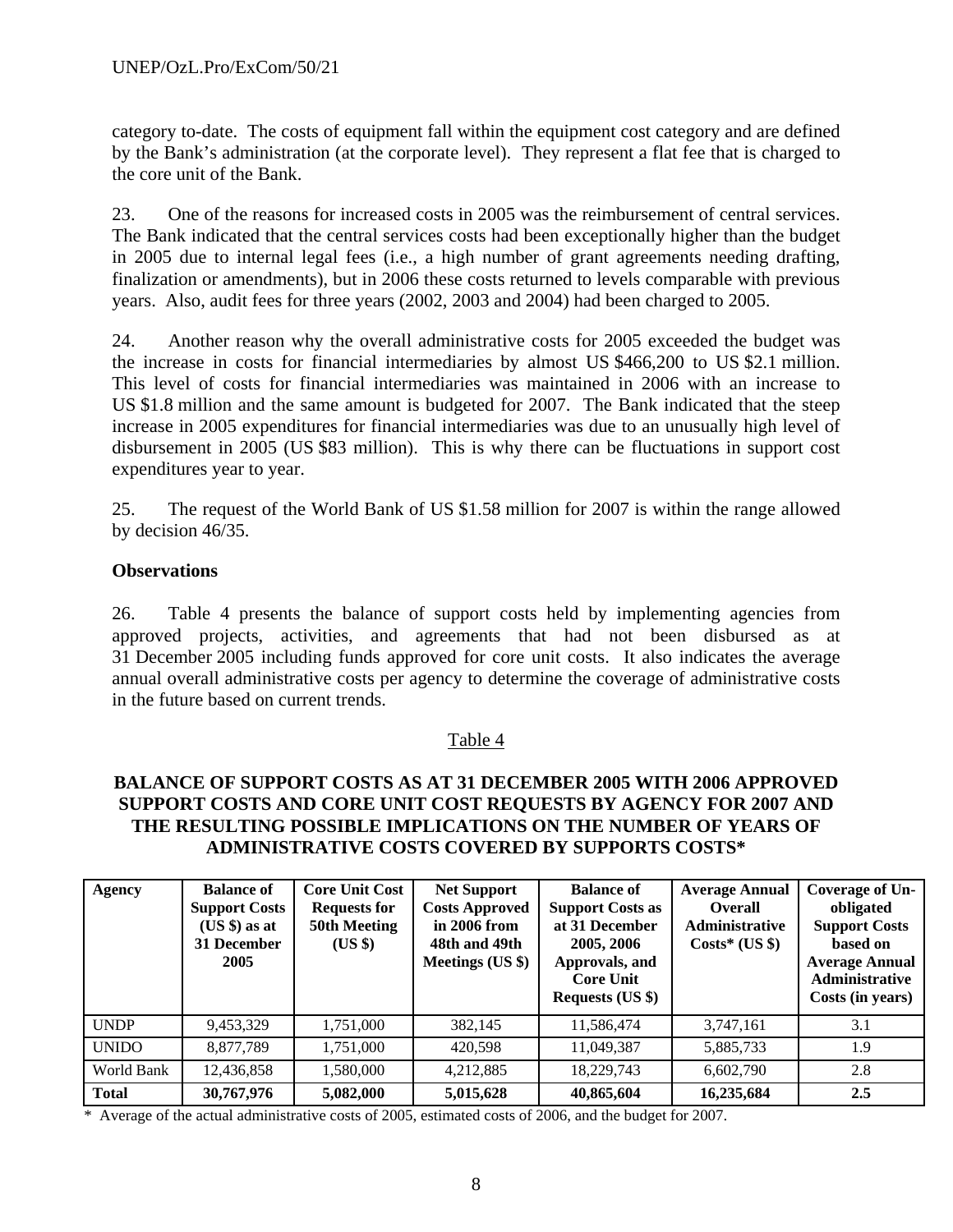27. The table indicates that there are substantial balances in support costs amounting to around US \$30.8 million in total held by these agencies from their administrative costs. There will also be additional charges against the balances since 31 December 2005 that would also have to be taken into account. The implementing agencies will continue to receive support costs on approvals and core unit costs at least until the end of the current triennium including at the present meeting.

28. The extent to which these funds could cover annual overall administrative costs is also presented in Table 4. It shows that the maximum level of funds available for support costs could theoretically cover from two to three years of overall administrative costs. This might be considered in light of the fact that most multi-year agreements are projected to be completed in the next three years. It should also be noted, as mentioned by the World Bank, that the balance of the support costs are intended to enable the implementing agencies to complete the supervision, technical assistance and monitoring obligations at the programme level through 2010 and beyond until projects are completed, completion reports and assessments have been conducted and accounts reconciled and closed. The Bank further stated that in the case of multiyear agreements, the agreement would not be closed until all of the commitments in the agreement had been fulfilled. In the case of the implementing agencies in the United Nations, support cost funds associated with projects cannot be used until there is a project-related disbursement freeing the funds for use for administrative purposes. Therefore, an assessment of the balance of support costs should also consider a possible cash flow problem for the UN agencies.

29. At its  $49<sup>th</sup>$  Meeting, the Executive Committee agreed to consider the capacity of UNDP, UNIDO and the World Bank to complete projects on time in the context of its review of administrative costs at its  $50<sup>th</sup>$  Meeting (decision 49/7(c)). In this regard, the information in Table 4 suggests that there are more funds held in balances than the annual amount that might be needed for administrative costs in 2007. However, a more comprehensive assessment should entail the review of the administrative cost regimes with a view to providing sufficient capacity to complete all activities needed to meet the needs of the Article 5 countries in their compliance efforts during the next triennium and to provide sufficient oversight and reporting for the Executive Committee, including taking into account current plans for the use of the balance of support costs and any related cash flow issues.

30. At its 46<sup>th</sup> Meeting, the Executive Committee decided to extend the application of decision 38/68 and its administrative cost regime for the 2006-2008 triennium, but in so doing it decided to review the operation of the regime before the end of the 2006-2008 triennium (decision 46/35). In the light of the need already identified for the reassessment of administrative costs for the next triennium (2009-2011), the Executive Committee may wish to consider requesting the Fund Secretariat to engage, in coordination with the implementing agencies, a team of experts to undertake an independent, comprehensive assessment of the administrative costs required for the 2009-2011 triennium. In addition, the Executive Committee might also request the implementing agencies to facilitate the participation of internal auditors from the agency in the study team. Information from such a study would be useful for the consideration of the level of support cost funding needed for the next triennium. In this regard, the optimum time for the submission of the study to the Executive Committee would be the first meeting in 2008.